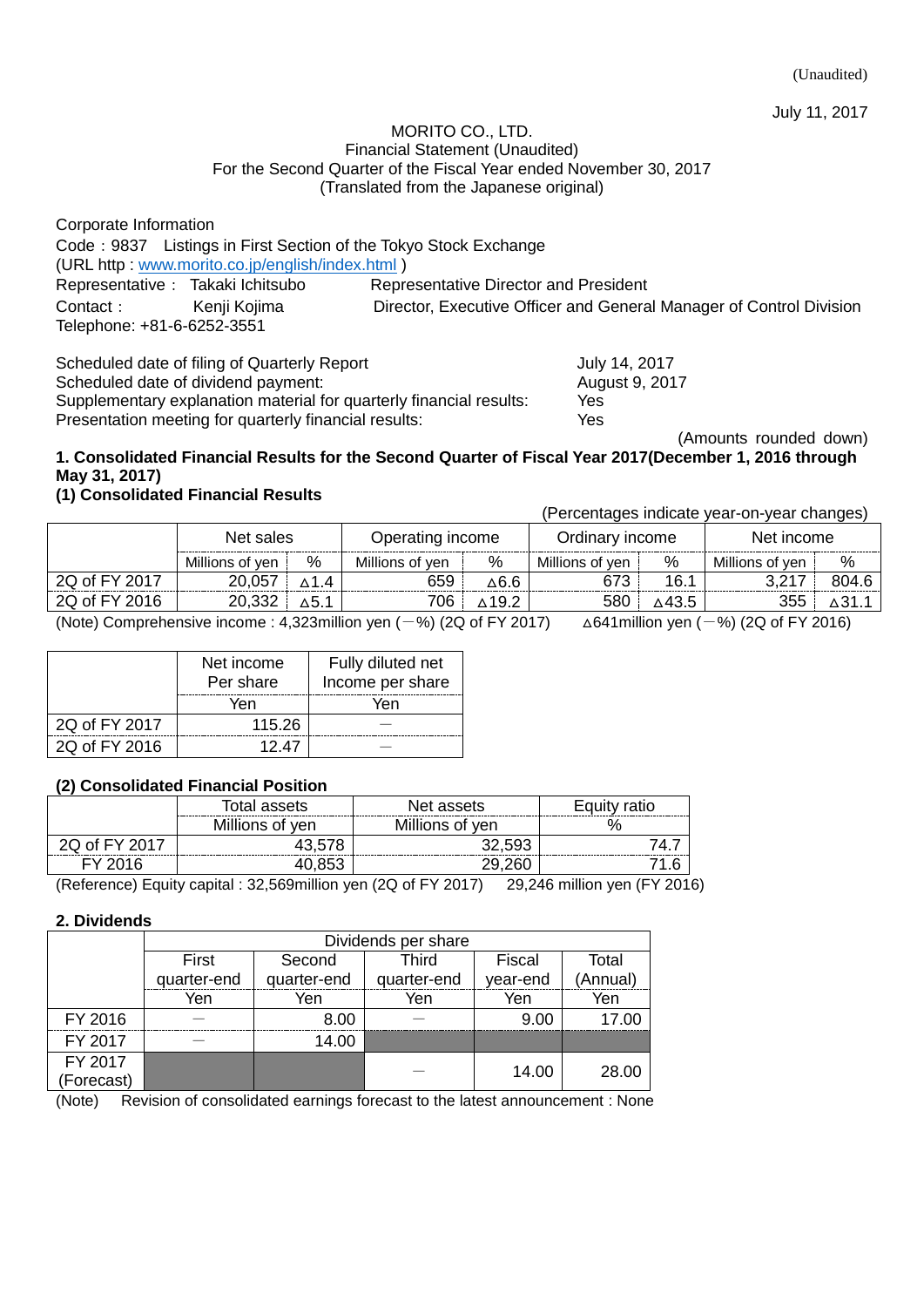#### **3. Consolidated Forecast for FY 2017 (December 1, 2016 through November 30, 2017)**

| (Percentages represent changes from corresponding period of previous year) |  |  |  |  |
|----------------------------------------------------------------------------|--|--|--|--|
|                                                                            |  |  |  |  |

|           | <b>Net Sales</b>   |      | Operating<br>income       |      | Ordinary profit    |            | Net income         |       | Net income<br>per share |
|-----------|--------------------|------|---------------------------|------|--------------------|------------|--------------------|-------|-------------------------|
|           | Millions of<br>ven | $\%$ | <b>Millions</b><br>of ven | $\%$ | Millions of<br>ven | %          | Millions of<br>ven | $\%$  | Yen                     |
| Full year | 43.000             |      | .800                      | .8   | .700               | າ າ<br>ں.ں | 3.000              | 154.0 | 105.44                  |

(Note) Revision of consolidated earnings forecast to the latest announcement : None

\*Notes

(1) Changes of important subsidiaries during the period (changes of specific subsidiaries in accordance with changes in the scope of consolidation) : None

Newly included : None

Extended company : None

(2) Adoption of special accounting treatment for preparing quarterly consolidated financial statements: None

(3) Changes in accounting policies and changes or restatement of accounting estimates

(i) Changes in accounting policies caused by revision of accounting standards : None

(ii) Changes in accounting policies other than (i) : Yes

(iii) Changes in accounting estimates : None

(iv) Restatements : None

(Note) For details, please refer to 'Matters Concerning Summary Information (Note) (3) Changes in accounting policy, Changes in accounting estimates and Revision restated' on page 5 of the Attachment.

(4) Number of outstanding shares (common shares)

(i) Number of outstanding shares, including treasury shares at end of period: 30,800,000 shares (as of May 31, 2017) 30,800,000 shares (as of November 30, 2016) (ii) Number of shares of treasury stock at end of period: 3,135,800 shares (as of May 31, 2017) 2,349,000 shares (as of November 30, 2016) (iii) Average outstanding number of shares during the period: 27,915,850 shares (The 2Q of FY 2017) 28,520,205 shares (The 2Q of FY 2016)

\*This financial summary does not need to undergo an audit.

\*Disclosure and other special notes regarding performance forecasts

The forecast in this statement is based on information available to management as of the date on which these performance-related figures were disclosed, and various factors may cause actual results to differ from these forecasts. For issues to keep in mind when using the forecasts and criteria conditioned upon the forecasts, please refer to ["1. Qualitative Information for the Period under](#page-3-0) Review [\(1\) Business Performance"](#page-3-1) on page 4 We have also introduced "Stock Granting Trust (J-ESOP)" and "Board Incentive Plan (BIP)". Consequently, the shares held by Trust and Custody Service Bank, ltd. and The Master Trust Bank of Japan, ltd. are included in the treasury shares.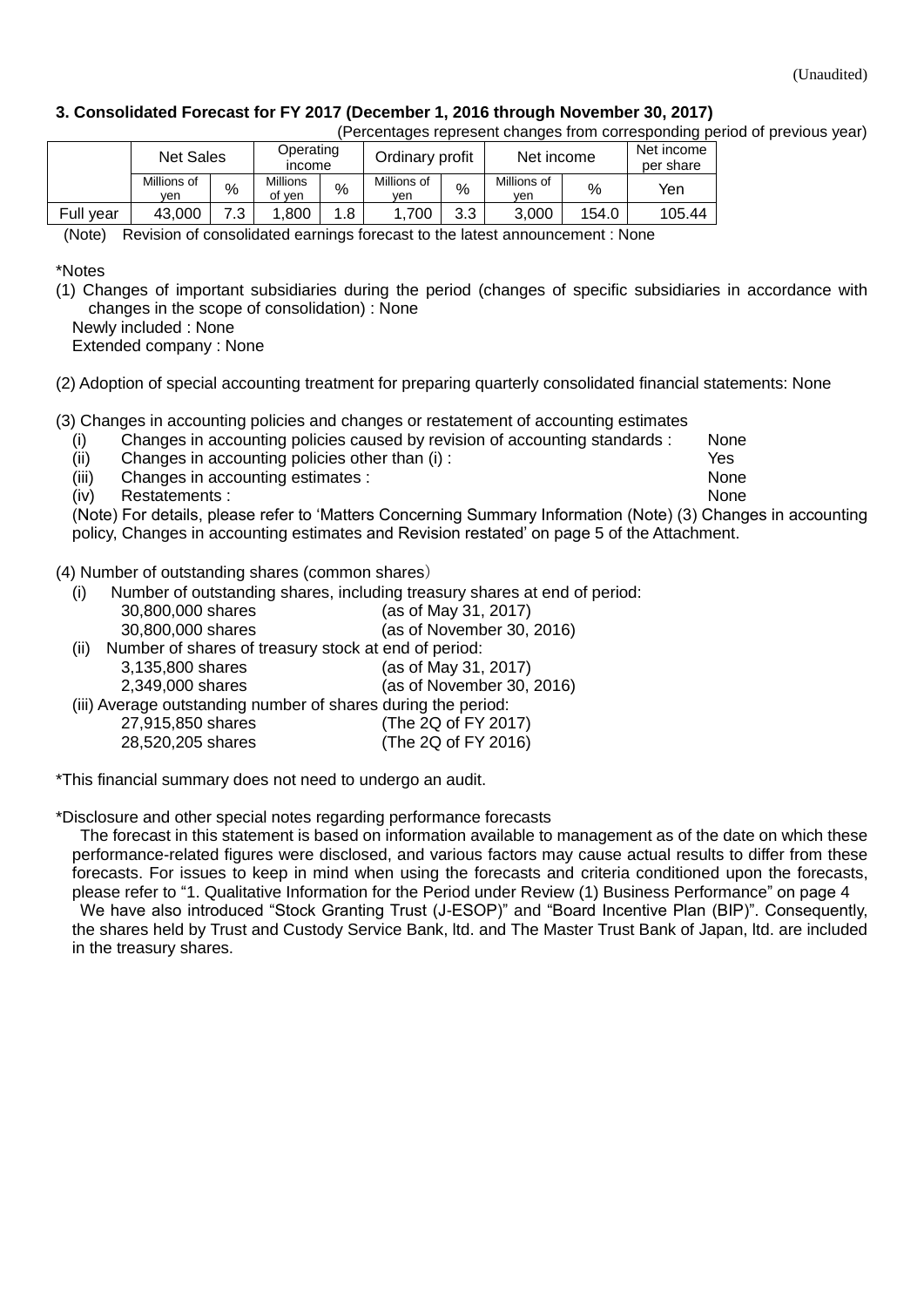## Index

| (2) Forecast of Consolidated Business Results and Other Forward-looking Information5                   |  |
|--------------------------------------------------------------------------------------------------------|--|
|                                                                                                        |  |
|                                                                                                        |  |
| (2) Adoption of Special Accounting Treatment for Preparing Quarterly Consolidated Financial Statement5 |  |
| (3) Changes in Accounting Policies, Changes in Accounting Estimates and Revision Restated5             |  |
|                                                                                                        |  |
|                                                                                                        |  |
|                                                                                                        |  |
| (2) Quarterly Consolidated Statements of Income and Consolidated Statements of Comprehensive Income8   |  |
|                                                                                                        |  |
|                                                                                                        |  |
|                                                                                                        |  |
|                                                                                                        |  |
|                                                                                                        |  |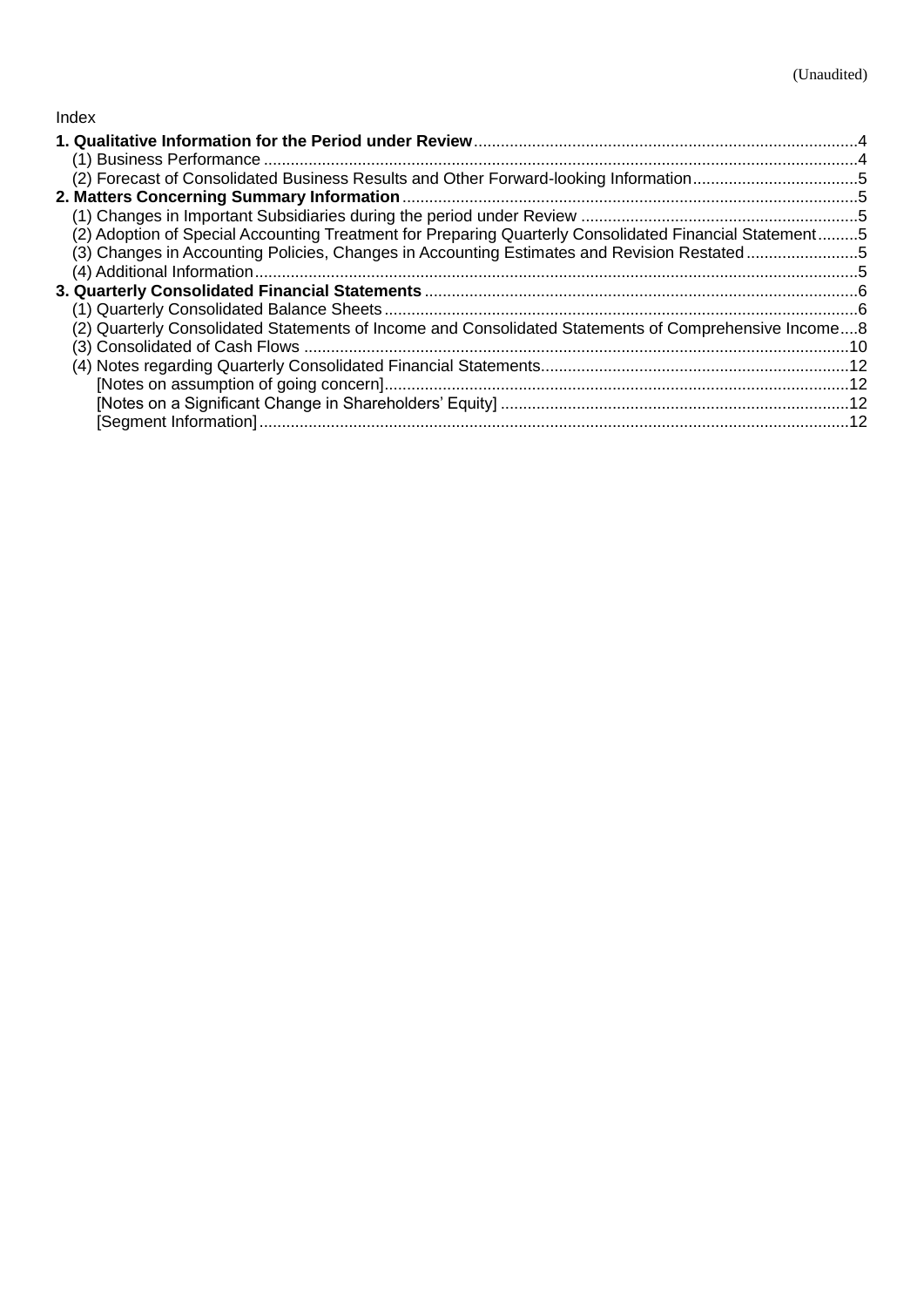## <span id="page-3-0"></span>**1. Qualitative Information for the Period under Review**

#### <span id="page-3-1"></span>**(1) Business Performance**

In the Second quarter (From 1<sup>st</sup> December, 2016 to 31<sup>st</sup> May, 2017) of the fiscal year ended November 30<sup>th</sup>, 2017, the Japanese economy has shown signs of modest recovery by improving employment situation and income. However, the economy situation was still unstable due to uncertain economic situation of emerging countries and risk of rapid exchange fluctuations in unstable global market.

In the global economy, economic recovery in the US continues due to the increase in consumption and capital investment was caused by economic policies of new government. However, EU economy was also uncertain due to Brexit and debt problem of major Banks around EU.

In such a situation, our group is accelerating a growth strategy by the development of value-added Japanese items, expansion of a global sales channel under  $7<sup>th</sup>$  mid-term management plan, and will promote the realization of value creation which the era seeks, expand our business in not only existing market such ASEAN, china, western, but also in untapped market.

As a result, in the current quarterly performance reaches net sales ¥20,057million (decreased by 1.4% from a year earlier), operating income ¥659 million (decreased by 6.6% from a year earlier), ordinary income ¥673 million (increased by 16.1% from a year earlier), net income ¥3,217 million (increased by 804.6% from a year earlier).

The exchange rate used for the oversea subsidiaries' consolidated financial statement of the current quarter end as below:

|            | 1Q Oct-Dec      | 2Q Jan-Mar      |
|------------|-----------------|-----------------|
| USD        | 109.43 (120.54) | 113.61 (112.69) |
| <b>EUR</b> | 117.86 (131.67) | 121.04 (127.57) |
| <b>RMB</b> | 15.99 (18.34)   | 16.56 (17.39)   |
| <b>HKD</b> | 14.11 (15.55)   | 14.64 (14.53)   |
| TWD        | 3.45(3.68)      | 3.66(3.50)      |
| VND        | 0.0048(0.0053)  | 0.0050(0.005)   |
| <b>THR</b> | 3.09(3.35)      | 3.24(3.20)      |

\*() is the exchange rate of FY2016.

\*We have changed the method which is that Income and Expense in overseas subsidiaries has been converted by average number of exchange rate into Japanese yen is applied from the first quarter of this fiscal year. Please refer to "2. Matters Concerning Summary Information, (3) Changes in accounting policy, Changes in accounting estimates and Revision restated" on page 5 of the Attachment.

Segment information as below

#### [Japan]

As for the apparel division, sales of the accessories for uniform/working wear and ladies wear were increased, however sales of the accessories for sports and outdoor apparel manufacturer which was strong in same period a year earlier were decreased.

In the consumer product division, sales of accessories for health-related items, automobile interior components, rental and cleanup of kitchen supplies were increased, but sales of the accessories for shoes and video equipment were decreased.

As a result, net sales were ¥13,883 million (increased by 0.9% from a year earlier).

#### [Asia]

As for the apparel division, sales of the accessories for US and EU apparel manufacturers in Hong Kong were decreased.

In the consumer product division, sales of the automobile interior component for Japanese auto makers in Shenzhen, and sales of accessories for video equipment in Thailand were decreased.

As a result, net sales were ¥3,423 million (decreased by 5.4% from a year earlier) including effect of Japan yen appreciation.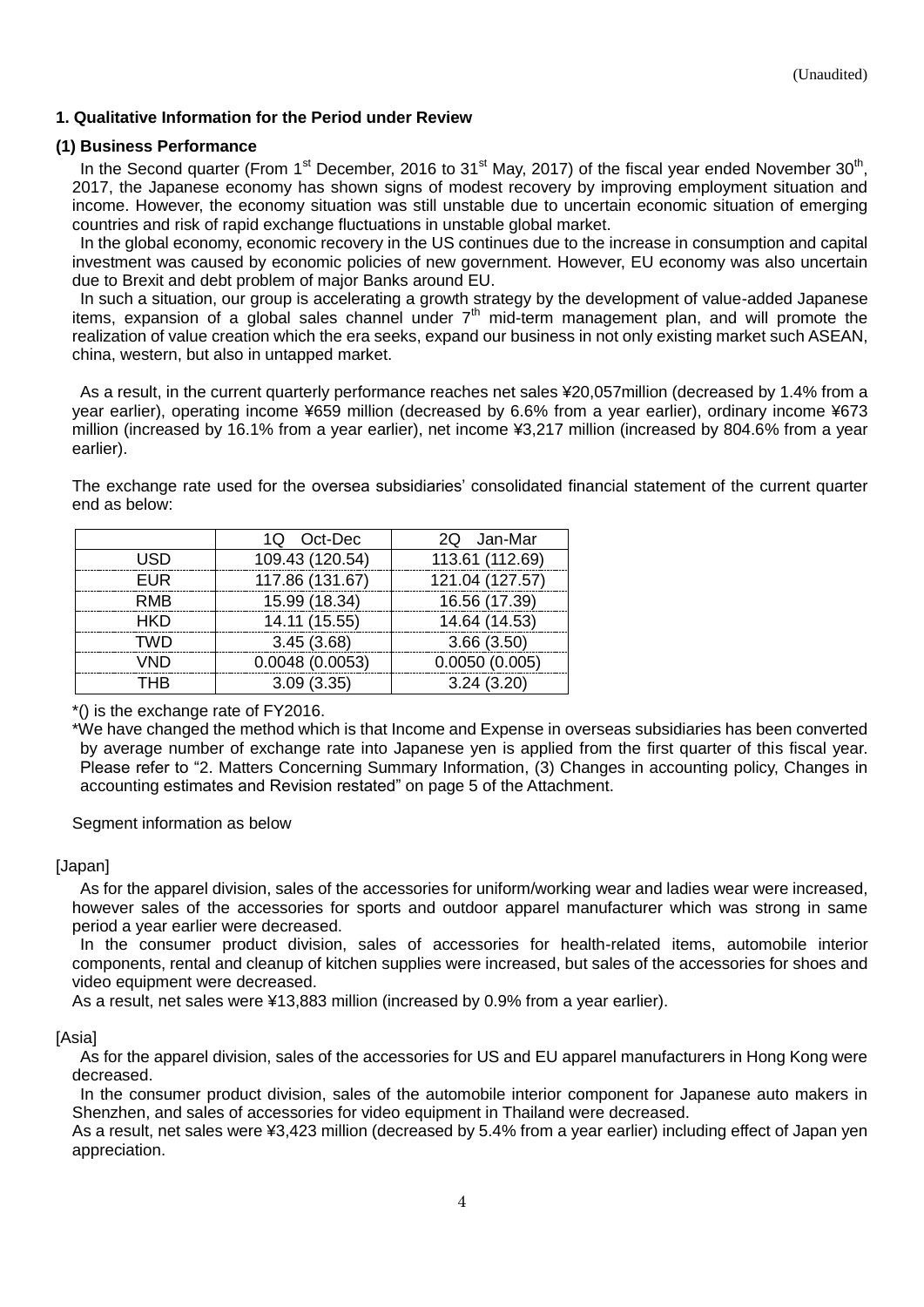[Europe and the U.S.]

As for the apparel division, sales of the accessories for domestic market in the U.S. were deceased.

In the consumer product division, sales of automobile interior article for Japanese automobile manufacture in the U.S. and sales of the accessories for video equipment were decreased.

As a result, net sales were ¥2,749 million (decreased by 7.0% from a year earlier) including effect of Japan yen appreciation.

## <span id="page-4-0"></span>**(2) Forecast of Consolidated Business Results and Other Forward-looking Information**

Currently, there has been no change in the consolidated forecast of FY2017.

## <span id="page-4-1"></span>**2. Matters Concerning Summary Information**

<span id="page-4-2"></span>**(1) Changes in Important Subsidiaries during the period under Review** Not applicable

#### <span id="page-4-3"></span>**(2) Adoption of Special Accounting Treatment for Preparing Quarterly Consolidated Financial Statement** Not applicable.

#### <span id="page-4-4"></span>**(3) Changes in Accounting Policies, Changes in Accounting Estimates and Revision Restated**

Changes in the method of foreign currency conversion for Income and Expense in overseas subsidiaries Income and Expense in overseas subsidiaries has been converted by an exchange rate as of accounting date into Japanese yen up to now. However, the method, which is that Income and Expense in overseas subsidiaries has been converted by average number of exchange rate into Japanese yen, is applied from the first quarter of this fiscal year. The purpose for this change was to take a financial result of overseas subsidiaries more appropriately in consolidated accounting, because it will be becoming more important for consolidated accounting.

As a result, retroactive application was not implemented since the effect on the second quarter of previous year and the term to beginning of this fiscal year caused by this change was minor.

## <span id="page-4-5"></span>**(4) Additional Information**

Application of Implementation Guidance on Recoverability of Deferred Tax Assets Implementation Guidance on Recoverability of Deferred Tax Assets (ASBJ Statement No.26 of March 28, 2016), have been applied from the first quarter of the fiscal year under review.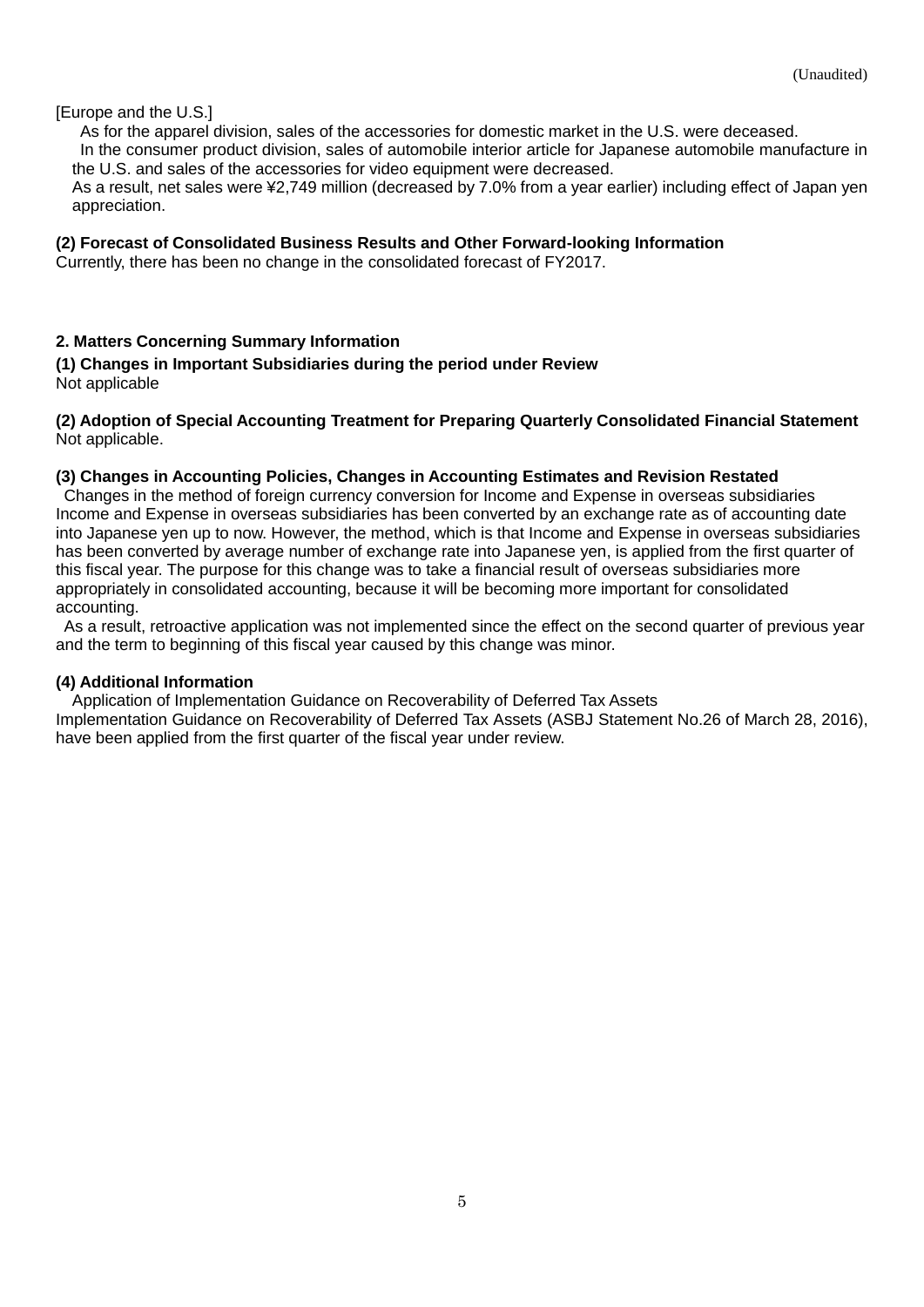# <span id="page-5-0"></span>**3. Quarterly Consolidated Financial Statements**

# <span id="page-5-1"></span>**(1) Quarterly Consolidated Balance Sheets**

|                                           | FY 2016                   | FY 2017              |
|-------------------------------------------|---------------------------|----------------------|
|                                           | (As of November 30, 2016) | (As of May 31, 2017) |
|                                           | Thousands of yen          | Thousands of yen     |
| <b>Assets</b>                             |                           |                      |
| <b>Current assets</b>                     |                           |                      |
| Cash and deposits                         | 9,442,122                 | 12,569,495           |
| Notes and accounts receivable             | 10,583,460                | 10,106,088           |
| Inventory                                 | 4,034,245                 | 4,286,176            |
| Other current assets                      | 1,097,177                 | 1,068,008            |
| Allowance for doubtful accounts           | △29,950                   | ∆31,878              |
| <b>Total current assets</b>               | 25,127,055                | 27,997,889           |
| <b>Fixed assets</b>                       |                           |                      |
| <b>Tangible fixed assets</b>              |                           |                      |
| Land                                      | 3,224,579                 | 2,624,954            |
| Other tangible fixed assets               | 3,151,432                 | 3,199,534            |
| <b>Total tangible fixed assets</b>        | 6,376,011                 | 5,824,488            |
| <b>Intangible fixed assets</b>            |                           |                      |
| Goodwill                                  | 3,000,353                 | 3,151,547            |
| Other Intangible fixed assets             | 1,239,174                 | 1,326,150            |
| <b>Total intangible fixed assets</b>      | 4,239,528                 | 4,477,698            |
| <b>Investments and other fixed assets</b> |                           |                      |
| <b>Investment securities</b>              | 4,055,364                 | 4,189,570            |
| Net defined benefit asset                 | 221,830                   | 223,718              |
| Other fixed assets                        | 890,628                   | 919,546              |
| Allowance for doubtful account            | ∆74,988                   | ∆70,181              |
| Total investments and other fixed assets  | 5,092,834                 | 5,262,654            |
| <b>Total fixed assets</b>                 | 15,708,375                | 15,564,840           |
| Deferred assets                           | 18,205                    | 16,104               |
| <b>Total assets</b>                       | 40,853,636                | 43,578,834           |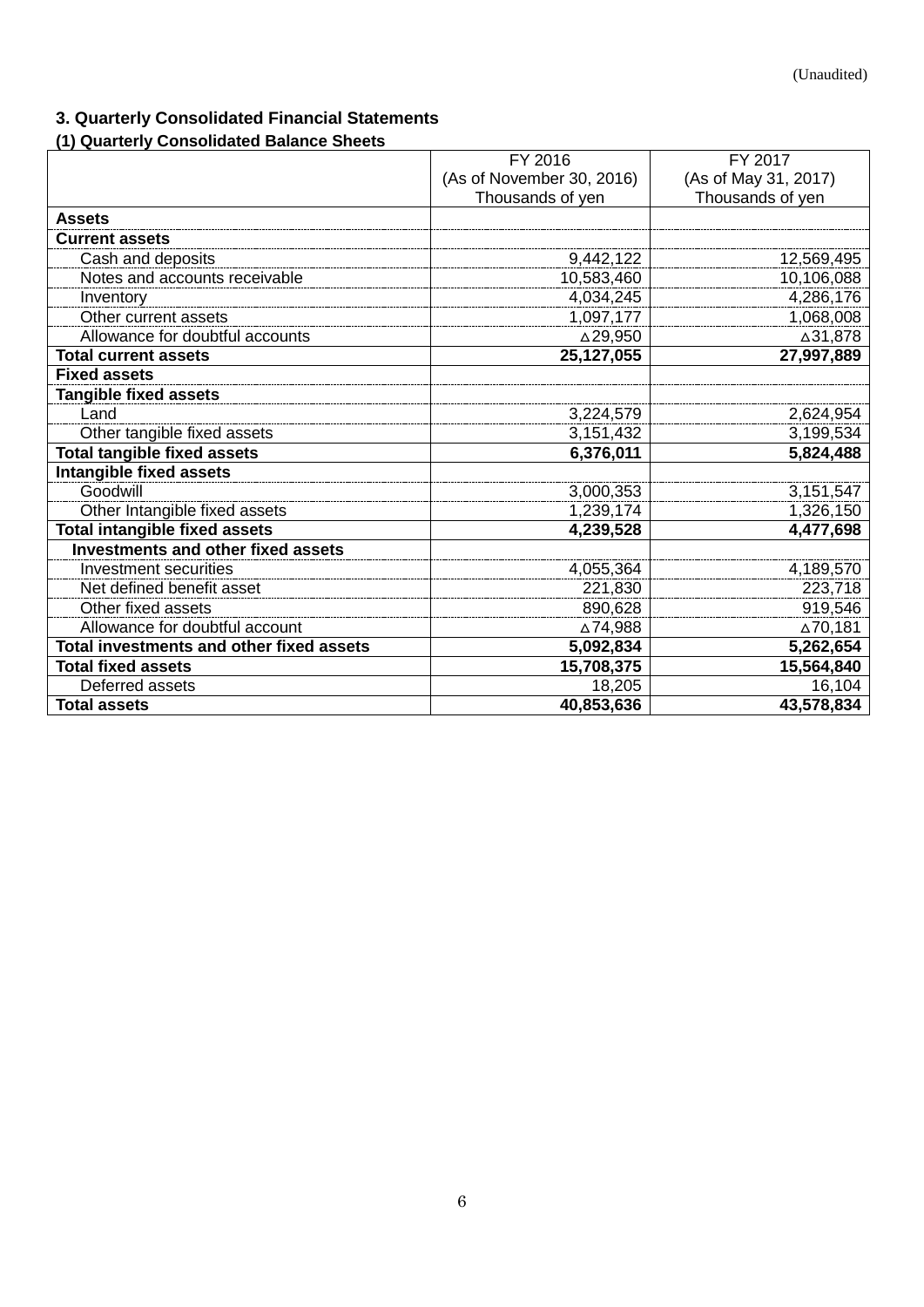|                                                       | FY 2016                   | FY 2017              |
|-------------------------------------------------------|---------------------------|----------------------|
|                                                       | (As of November 30, 2016) | (As of May 31, 2017) |
|                                                       | Thousands of yen          | Thousands of yen     |
| <b>Liabilities</b>                                    |                           |                      |
| <b>Current liabilities</b>                            |                           |                      |
| Notes and accounts payable                            | 4,262,005                 | 4,096,400            |
| Short-term loans payable                              | 180,000                   | 130,000              |
| Current portion of bonds                              | 400,000                   | 400,000              |
| Current portion of long-term debt                     | 375,396                   | 348,779              |
| Accrued tax payable                                   | 379,220                   | 726,143              |
| Reserve for bonuses                                   | 175,722                   | 139,789              |
| Reserve for director's bonuses                        | 79,232                    | 57,688               |
| Other current liabilities                             | 1,465,489                 | 1,123,384            |
| <b>Total current liabilities</b>                      | 7,317,066                 | 7,022,186            |
| <b>Fixed liabilities</b>                              |                           |                      |
| Bonds payable                                         | 1,400,000                 | 1,200,000            |
| Long-term debt                                        | 161,081                   |                      |
| Provision for retirement benefit by stock             | 17,375                    | 26,554               |
| Provision for director's retirement benefit           | 30,433                    | 37,333               |
| Provision for director's retirement benefit by stock  | 35,059                    | 43,305               |
| Provision for environmental measures                  | 18,133                    | 20,120               |
| Net defined benefit liability                         | 918,021                   | 925,199              |
| Other fixed liabilities                               | 1,695,603                 | 1,710,722            |
| <b>Total fixed liabilities</b>                        | 4,275,706                 | 3,963,235            |
| <b>Total liabilities</b>                              | 11,592,772                | 10,985,421           |
| <b>Net Assets</b>                                     |                           |                      |
| <b>Shareholders' equity</b>                           |                           |                      |
| Capital                                               | 3,532,492                 | 3,532,492            |
| Capital surplus                                       | 3,498,724                 | 3,498,724            |
| Retained earnings                                     | 23,966,197                | 25,020,578           |
| <b>Treasury stock</b>                                 | △1,230,960                | ∆1,970,204           |
| <b>Total shareholders' equity</b>                     | 29,766,453                | 30,081,590           |
| Other comprehensive income                            |                           |                      |
| Valuation difference on available-for-sale securities | 1,336,046                 | 1,404,655            |
| Deferred gains or losses on hedges                    | 861                       | 64                   |
| Difference in revaluation of land                     | △1,280,438                | 621,625              |
| Foreign currency translation adjustment               | △463,484                  | 557,244              |
| Remeasurement of defined benefit plans                | ∆112,982                  | △95,348              |
| Total other comprehensive income                      | ∆519,998                  | 2,488,241            |
| Subscription rights to shares                         | 14,408                    | 23,581               |
| <b>Minority interests</b>                             |                           |                      |
| <b>Total net assets</b>                               | 29,260,863                | 32,593,413           |
| <b>Total liabilities and net assets</b>               | 40,853,636                | 43,578,834           |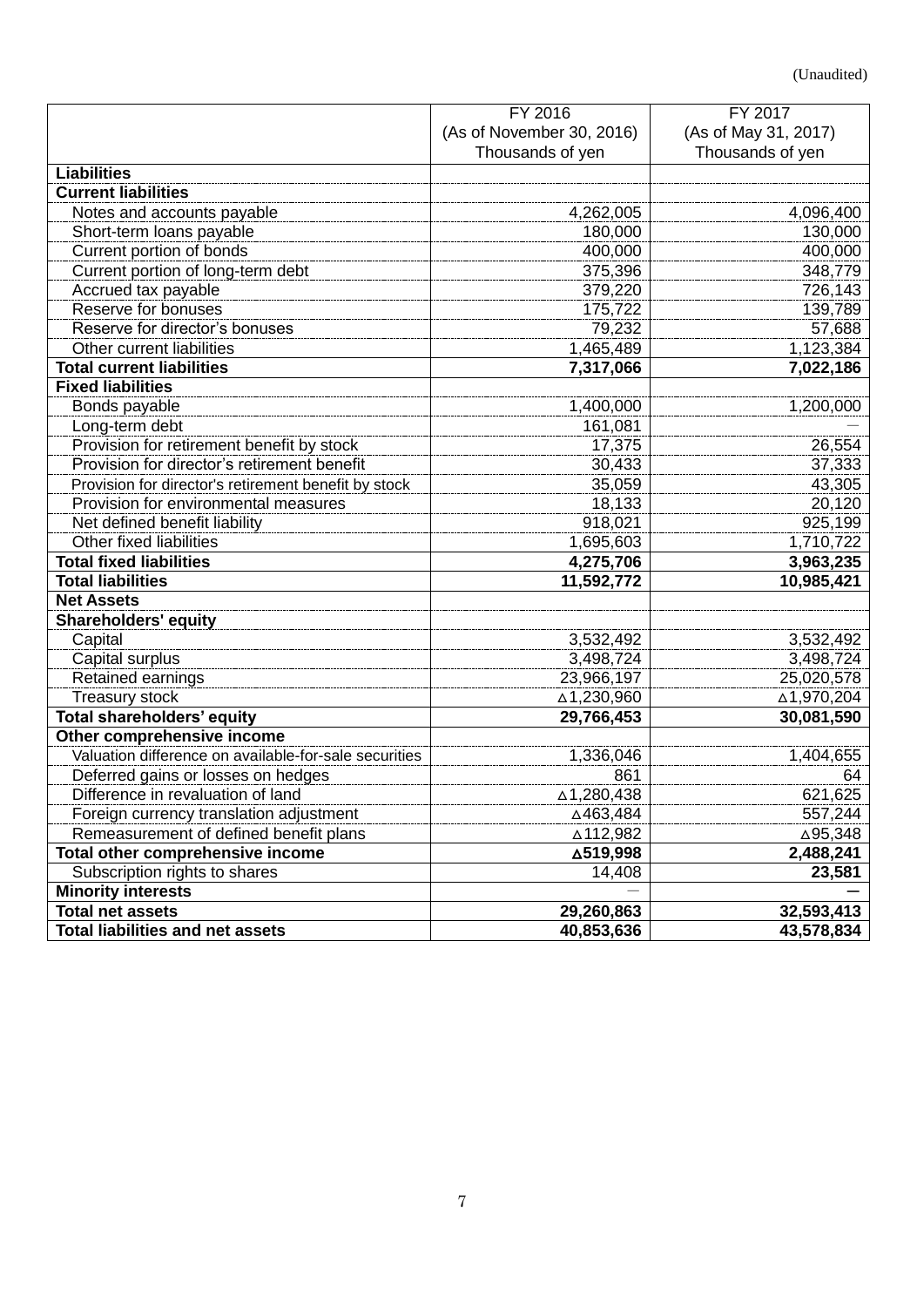## <span id="page-7-0"></span>**(2) Quarterly Consolidated Statements of Income and Consolidated Statements of Comprehensive Income**

Quarterly Consolidated statements of income The Second Quarter accounting period

|                                                        | FY 2016                   | FY 2017                   |
|--------------------------------------------------------|---------------------------|---------------------------|
|                                                        | (December 1, 2015 through | (December 1, 2016 through |
|                                                        | May 30, 2016)             | May 30, 2017)             |
|                                                        | Thousands of yen          | Thousands of yen          |
| <b>Net sales</b>                                       | 20,332,540                | 20,057,043                |
| <b>Cost of sales</b>                                   | 15,067,388                | 14,681,976                |
| <b>Gross profit</b>                                    | 5,265,151                 | 5,375,146                 |
| Total selling, general and administrative expense      | 4,558,884                 | 4,715,146                 |
| <b>Operating Income</b>                                | 706,266                   | 659,919                   |
| <b>Non-operating income</b>                            |                           |                           |
| Interest received                                      | 11,930                    | 11,908                    |
| Dividends received                                     | 38,790                    | 32,424                    |
| Rent on real estate                                    | 38,545                    | 25,869                    |
| Equity in earnings of affiliates                       | 26,828                    | 32,093                    |
| Other non-operating income                             | 10,598                    | 32,659                    |
| <b>Total non-operating income</b>                      | 126,693                   | 134,956                   |
| <b>Non-operating expenses</b>                          |                           |                           |
| Interest paid                                          | 9,468                     | 3,740                     |
| Cash discount on sales                                 | 43,753                    | 40,827                    |
| Foreign Exchange Loss                                  | 150,034                   | 11,121                    |
| Others non-operating expense                           | 49,409                    | 65,511                    |
| <b>Total non-operating expense</b>                     | 252,666                   | 121,201                   |
| <b>Ordinary Income</b>                                 | 580,293                   | 673,674                   |
| <b>Extra ordinary income</b>                           |                           |                           |
| Gains on sales of fixed assets                         | 7,521                     | 3,291,757                 |
| Gains on sales of investment securities                | 21,712                    |                           |
| <b>Total extra ordinary income</b>                     | 29,234                    | 3,291,757                 |
| <b>Extra ordinary loss</b>                             |                           |                           |
| Loss on sales of fixed assets                          | 7,138                     | 576                       |
| Loss on disposal of fixed assets                       | 1,566                     | 52,068                    |
| Loss of business restructuring                         |                           | 8,963                     |
| Loss on golf membership rights                         |                           | 700                       |
| <b>Total extra ordinary loss</b>                       | 8,704                     | 62,308                    |
| Net income before taxes and other adjustment           | 600,823                   | 3,903,124                 |
| Corporate, inhabitant and business taxes               | 404,839                   | 719,711                   |
| Adjustments to corporate and other taxes               | △159,686                  | △34,157                   |
| <b>Total income taxes</b>                              | 245,152                   | 685,554                   |
| <b>Net income</b>                                      | 355,671                   | 3,217,570                 |
| Profit(Loss) attributable to non-controlling interests |                           |                           |
| Profit(Loss) attributable to owners of parent          | 355,671                   | 3,217,570                 |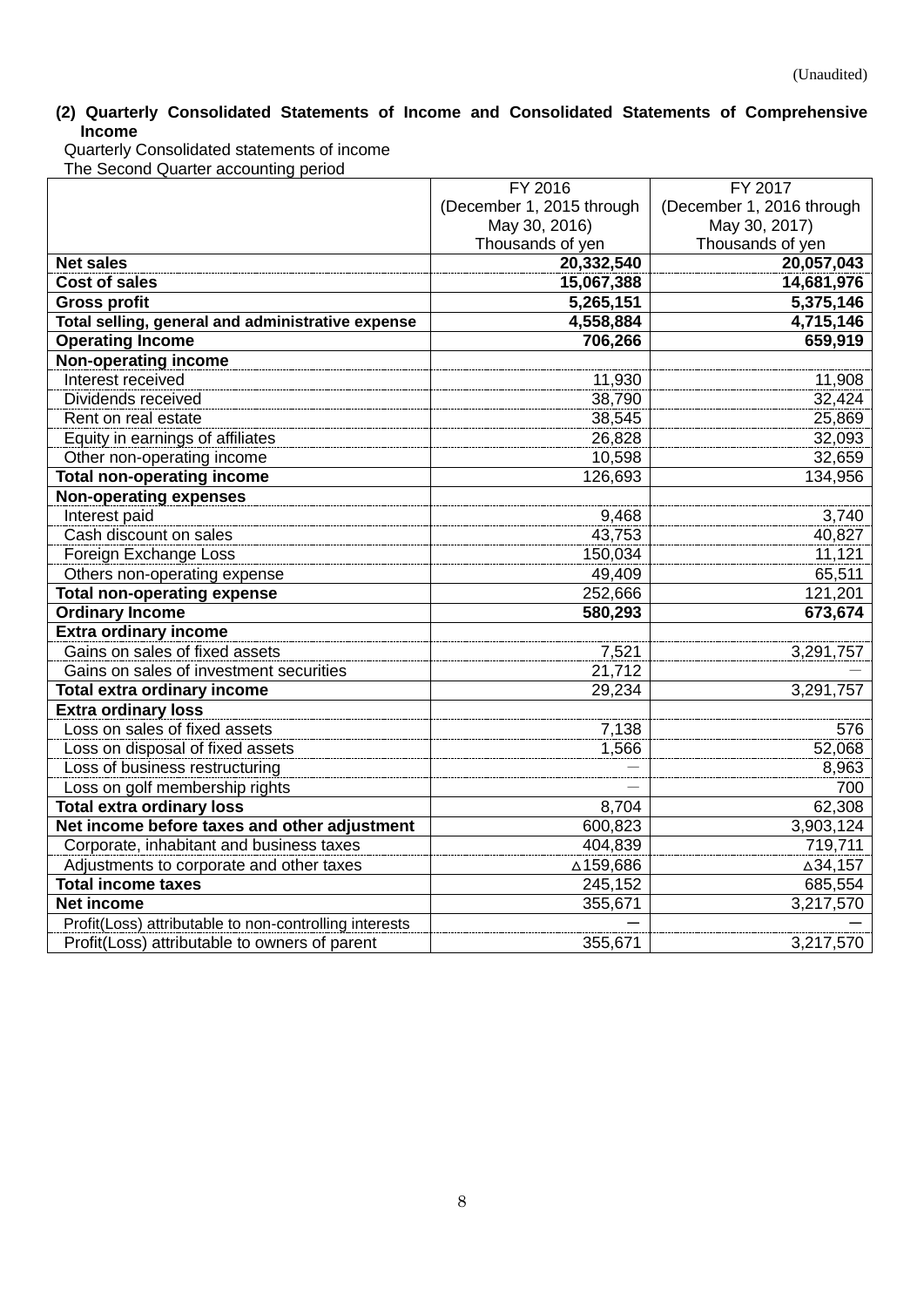# Consolidated Statements of Comprehensive Income

|                                                                | FY 2016           | FY 2017           |
|----------------------------------------------------------------|-------------------|-------------------|
|                                                                | (December 1, 2015 | (December 1, 2016 |
|                                                                | through           | through           |
|                                                                | May 30, 2016)     | May 30, 2017)     |
|                                                                | Thousands of yen  | Thousands of yen  |
| Net Income                                                     | 355,671           | 3,217,570         |
| Other comprehensive income                                     |                   |                   |
| Unrealized gain(loss) on available-for-sale securities         | ∆278,150          | 68,609            |
| Deferred gains or losses on hedges                             | 160               | ∧796              |
| Land revaluation difference amount                             | 20,050            |                   |
| Foreign currency translation adjustment                        | ∆724,016          | 1,020,729         |
| Adjustments to retirement benefit                              | △15,272           | 17,634            |
| Total other comprehensive income                               | △997,227          | 1,106,176         |
| <b>Comprehensive income</b>                                    | △641,556          | 4,323,746         |
| (Breakdown)                                                    |                   |                   |
| Comprehensive income attribute to the parent                   | ∆641,556          | 4,323,746         |
| Comprehensive income attribute to the minority<br>shareholders |                   |                   |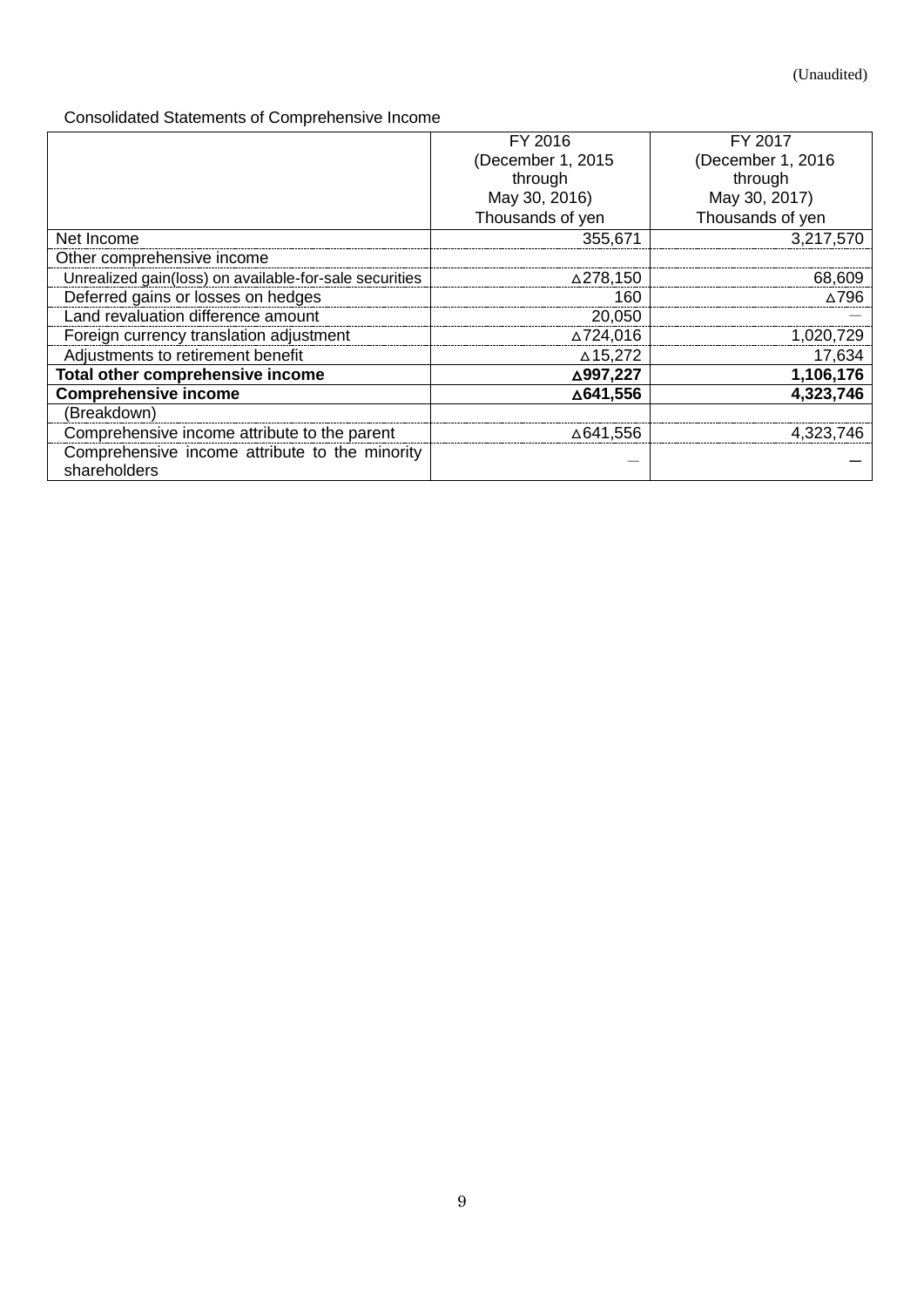# <span id="page-9-0"></span>**(3) Consolidated of Cash Flows**

|                                                              | FY 2016                                | FY 2017          |
|--------------------------------------------------------------|----------------------------------------|------------------|
|                                                              | (December 1, 2015<br>(December 1, 2016 |                  |
|                                                              | through                                | through          |
|                                                              | May 31, 2016)                          | May 31, 2017)    |
|                                                              | Thousands of yen                       | Thousands of yen |
| Cash flows from operating activities                         |                                        |                  |
| Income (loss) before income taxes                            | 600,823                                | 3,903,124        |
| Depreciation of amortization                                 | 334,236                                | 327,292          |
| Depreciation of goodwill                                     | 113,774                                | 112,998          |
| Change in provision for bonus                                | △56,470                                | △41,387          |
| Changes in employee's retirement benefit asset               | $\triangle$ 104                        | 8,613            |
| Changes in employee's retirement benefit liability           | 8,630                                  | 22,174           |
| Changes in director's retirement benefit liability           | 2,750                                  | 6,900            |
| Changes in provision for employee's retirement stock benefit | 7,860                                  | 9,178            |
| Changes in provision for director's retirement stock benefit | 5,683                                  | 8,246            |
| Change in allowance for doubtful accounts                    | ∆18,914                                | △4,983           |
| Interest income and dividends income                         | △50,721                                | △44,333          |
| Interest paid                                                | 9,468                                  | 3,740            |
| Equity in net income of affiliates                           | △26,828                                | △32,093          |
| Gains from sale of fixed assets                              | △383                                   | △3,291,180       |
| Gains from sale of investments                               | △21,712                                |                  |
|                                                              |                                        |                  |
| Loss on disposal of fixed assets                             | 1,566                                  | 52,068           |
| Loss on business restructuring                               |                                        | 8,963            |
| Change in account receivable                                 | 281,244                                | 724,247          |
| Change in inventory                                          | △189,754                               | △67,092          |
| Change in account payable                                    | 59,992                                 | △342,095         |
| <b>Others</b>                                                | 59,288                                 | △277,055         |
| Subtotal                                                     | 1,120,430                              | 1,087,326        |
| Proceed from interest and dividends income                   | 51,251                                 | 56,773           |
| Payment of interest                                          | $\triangle$ 14,803                     | △6,685           |
| Payment of corporate tax                                     | △601,610                               | △391,403         |
| Net cash(used in)provided by operating activities            | 555,268                                | 746,011          |
| <b>Cash flows from investing activities</b>                  |                                        |                  |
| Decrease in time deposit                                     | △266,893                               | △243,126         |
| Increase in time deposit                                     | 150,201                                | 190,519          |
| Purchase of investment securities                            | ∆18,367                                | ∆18,527          |
| Increase of sale for investment securities                   | 31,312                                 | 117,473          |
| Purchase of tangible fixed assets                            | △158,665                               | △278,513         |
| Proceeds from sale for tangible fixed assets                 | 2,760,336                              | 3,900,406        |
| Purchase of futile current assets                            | ∆14,206                                | △65,907          |
| Collection from loans receivable                             | 43,469                                 | 25,134           |
| Payments of lean receivable                                  | △34,780                                |                  |
| <b>Others</b>                                                | $\Delta 3,325$                         | ∆7,914           |
| Net cash provided by (used in) investing activities          | 2,489,082                              | 3,619,544        |
| <b>Cash flows from financing activities</b>                  |                                        |                  |
| Changes in short-term debt                                   | △4,700,000                             | △50,000          |
| Repayments of lease obligations                              | ∆88,311                                | ∆68,956          |
| Repayments of long-term loans payable                        | ∆187,698                               | ∆187,698         |
| Proceeds from issuance of bonds                              | 1,978,993                              |                  |
| Redemption of bonds                                          |                                        | △200,000         |
| Proceeds from sale from treasury stock                       | 1,412                                  |                  |
| Purchase of treasury stock                                   | △276,965                               | ∆739,244         |
| Payments of dividends                                        | △220,073                               | ∆261,124         |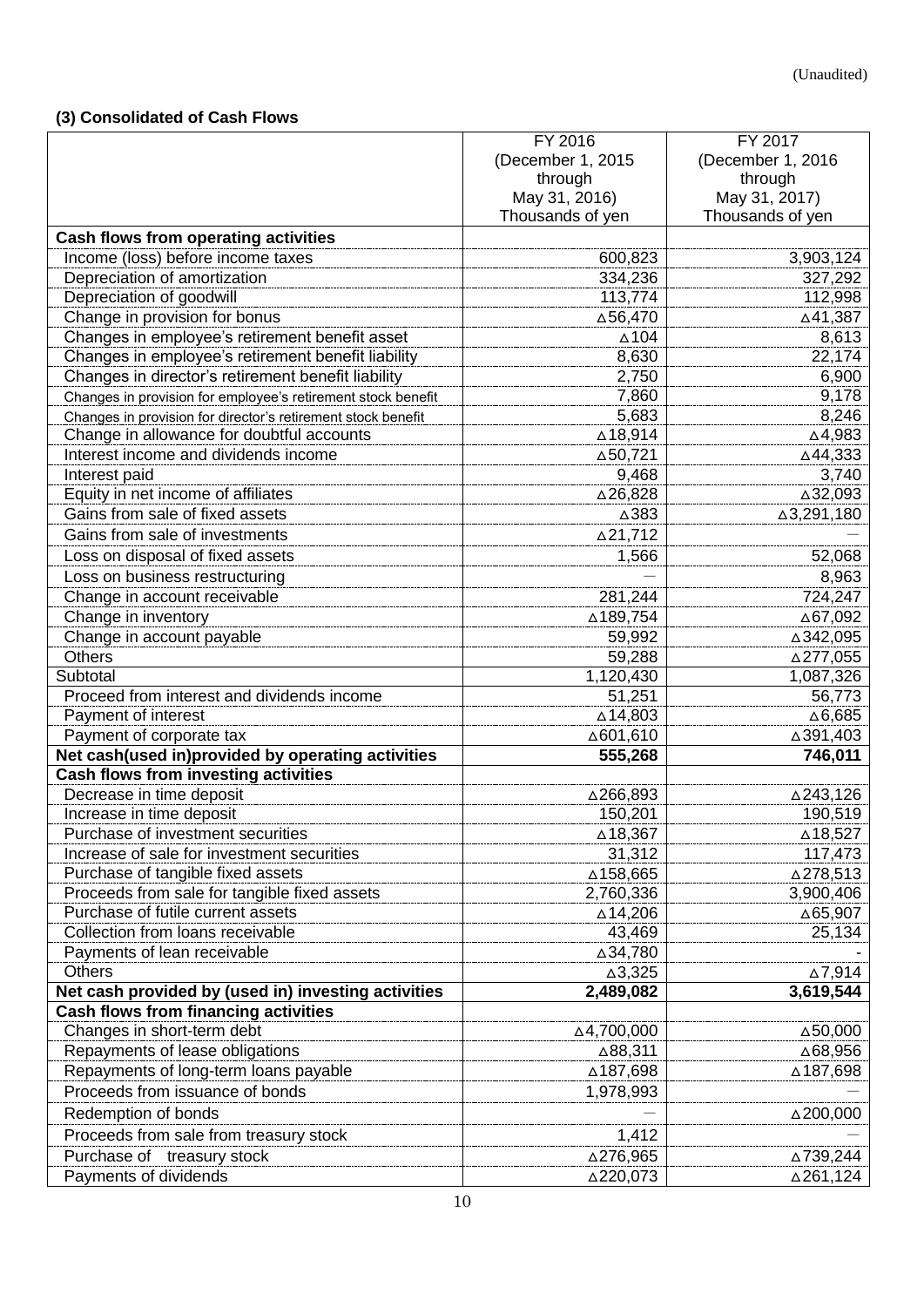(Unaudited)

| Net cash used in financing activities                                                                | △3,492,643 | ∆1,507,024 |
|------------------------------------------------------------------------------------------------------|------------|------------|
| Effects of exchange rate on cash and cash<br>equivalents                                             | △338,660   | 263,775    |
| Net increase (decrease) in cash and cash<br>equivalents                                              | ∆786,952   | 3,122,307  |
| Cash and cash equivalents at beginning of year                                                       | 8,858,896  | 8,322,707  |
| Decrease in cash and cash equivalents resulting<br>from exclusion of subsidiaries from consolidation | △30,508    |            |
| Cash and cash equivalents at end of quarter                                                          | 8,041,435  | 11,445,014 |